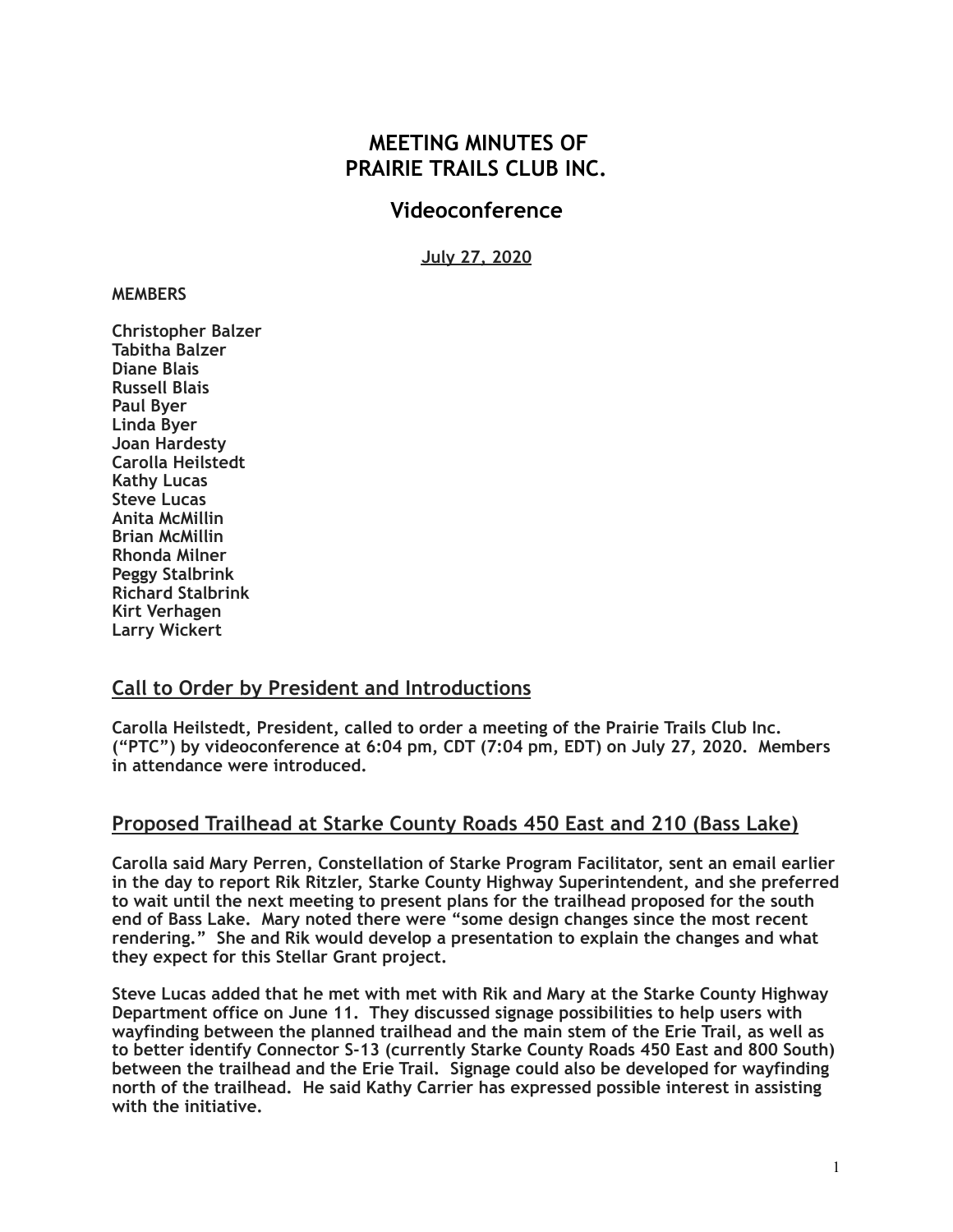**Russell Blais reminded the membership that he and Diane Blais are storing five benches that were acquired during the Lids to Benches Initiative. Two of these are committed for use on the two-mile southeast Erie Trail extension now in progress. One of these is being underwritten by the Marshall County Horse Association and the second is a direct PTC cost share for DNR's Next Level Trails Grant. Roberta McKendry underwrote the third for placement near the marina.** 

**Russ said he and Diane underwrote the fourth bench in partnership with Rick and Mary Vlaming. He has spoken with Rik Ritzler about the need for benches at the proposed trailhead and believes the Stellar Grant project would welcome donation of this bench in lieu of a \$750 estimated purchase price. Russ said his understanding was the proposed trailhead design also anticipated the need for a second bench. He recommended that the PTC donate the uncommitted fifth bench for the proposed trailhead.** 

**Kathy Lucas moved to offer PTC donation of the fifth bench to Starke County for use on the proposed trailhead at Starke County Roads 450 E and 210. Rhonda Milner seconded the motion. On a voice vote, the motion carried.** 

**Brian McMillin said he and Anita McMillin requested to underwrite donation of the fifth bench at the standard rate of \$350. Peggy Stalbrink moved to approve the request. Joan Hardesty seconded the motion. On a voice vote, the motion carried.** 

#### **Report of Workgroup for Southeast Trail Extension**

**Carolla reported she submitted the requisite 2020 Second Quarterly ("Q2") Report for the PTC's Next Level Trails Grant in early July. The Q2 Report followed consultation with the PTC Board of Directors and recognized the need to "stay within the margins" for funding. The workgroup conferred with Jonathon Geels of the Troyer Group on possible upgrades to the project, but these took cost estimates well beyond the funding authorized in the approved grant.** 

**The Q2 Report reflected the preliminary design was 32% complete on July 1. The Troyer Group provided a "preliminary cost estimate", including an itemized breakdown of trail construction activities, materials, and estimated unit pricing. This estimate involved a thorough review of current bids and the "FY2019 INDOT Unit Pricing" spreadsheet. The Q2 report provided for the minimum State recommended two inches of asphalt on four inches of compacted aggregate. A "natural surface" equestrian trail would be provided as set forth in the grant application. The Q2 report reflected the Troyer Group has started the final design phase and is in mid-process on updating plans, details, and specifications. Also, the Troyer Group started work on specification sections and IDEM Rule 5 documentation needed for bidding and construction permitting.** 

**Carolla said the cost estimates used by the Troyer Group for trail construction, with the ten-foot wide asphalt trail the biggest item, were based primarily on costs incurred for similar projects in LaPorte, St. Joseph, and Marshall Counties. Her hope is construction costs in Starke County may be somewhat less, and work additional to what is set forth in the Q2 Report may be possible. Two potential augmentations are thicker asphalt or an improvement to the existing parking area west of US 35 with an ADA accessible parking slot.**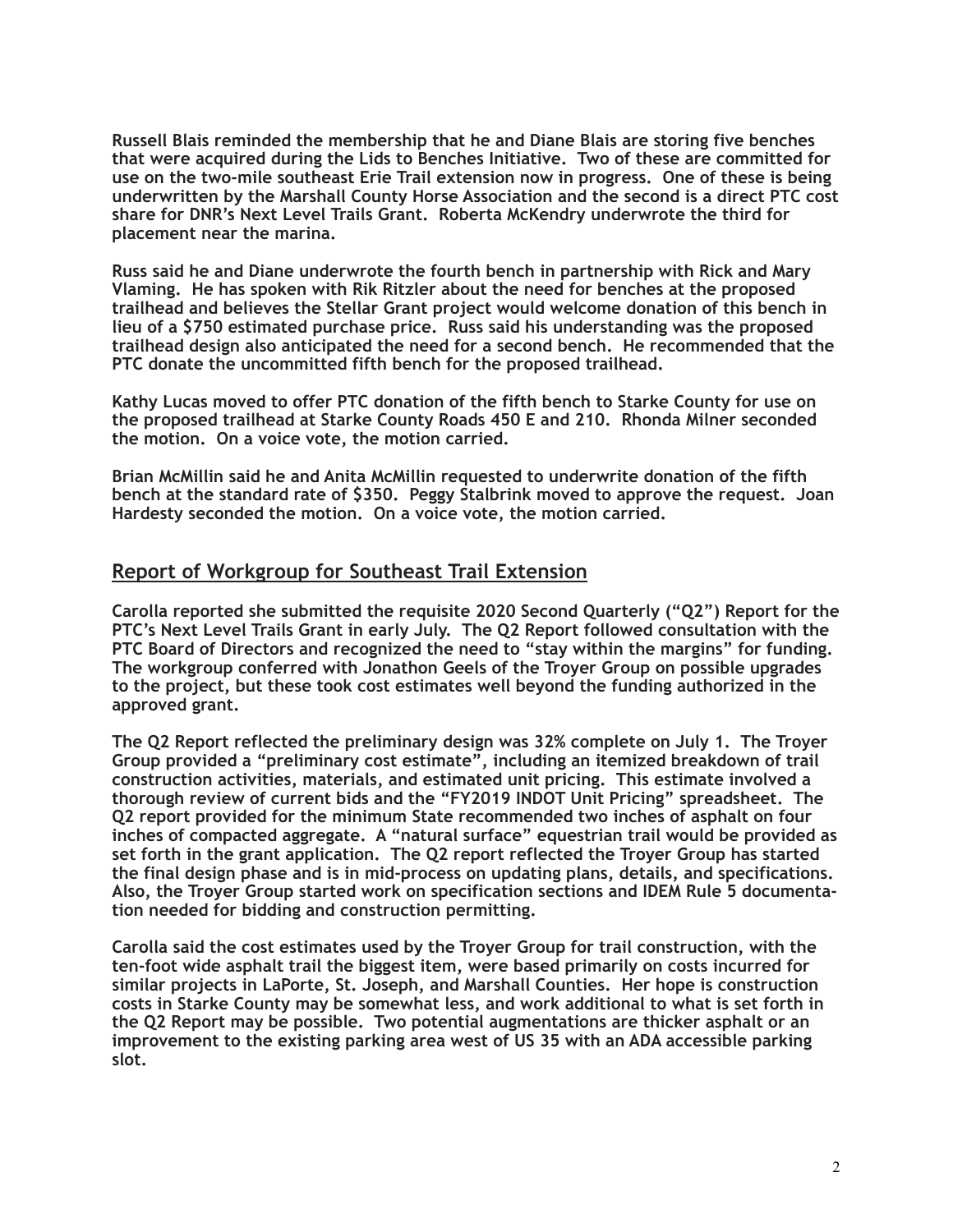**Kathy reported that Lisa Herber, the PTC's contact person in the DNR for our grant, at first questioned the terms of the Q2 Report. She sought the inclusion of items which would seem attractive, but as calculated by the Troyer Group, would have exceeded our financial abilities and were beyond the terms of our contract with the DNR. After further communications with DNR, Jonathon Geels reported that Herber approved the Q2 Report as submitted. Herber acknowledged trailhead parking at US 35 was not part of the grant so the PTC does "not have to keep that." With respect to the equestrian trail, the final plans may call for "a packed dirt surface with signage to identify the separate trail uses to reduce costs."** 

**Carolla observed the process is "a lot of work for two miles of asphalt," but the end result should be worth the effort. Kathy agreed. Consistent with the Troyer Group analyses, the Q2 Report reflected the project is on schedule.** 

**Diane expressed her appreciation to Carolla and Kathy for their efforts in continuing to move the process forward. "I'd like to say 'thank you' for the work you've done."**

#### **Report of Trail Maintenance**

**Steve said there had been a wonderful response this spring and summer by the PTC's Maintenance Committee and others along and adjacent to the Erie Trail. He directed a special thanks to Paul Byer for extraordinary work on June 4 and June 5, using his own equipment, to apply chemical treatments to invasive species and weeds between US 35 and County Road 100 West. Paul and Linda Byer removed large trees which had fallen in a storm on the asphalt pavement and the equestrian trail east of Fell Ditch, with the greatest need near US 35. Steve thanked Bruce for major support in addressing the storm damage, as well as for mowing along the Erie Trail west of CR 100 West to the Bogus Run bridge.** 

**Paul reported he used almost all of the isopropylamine salt of glyphosate which the PTC previously authorized for chemical treatments. He expressed the view that if a second application were accomplished in the late summer or early fall, significant long-term progress could be made on the control of invasives and weeds. The cost for chemicals applied in early June was somewhat less than \$400. Linda did a check during the meeting and reflected that chemical costs were essentially unchanged.** 

**Paul also spoke about the need to remove large cottonwood trees with root growth that is causing the pavement to buckle at several locations along the Erie Trail. He said the need is probably most noteworthy at Aldine near where a large cottonwood was removed two years ago. Estimates on the removal of two additional cottonwoods in this area were in the vicinity of \$1,000 (\$500 for each tree). He added that the trees needed to be felled by professionals to avoid damage to the trail or to adjoining properties and fences.** 

**Russ said the estimates Paul obtained were consistent with his own experiences. He said there was a critical need for the service and supported authorizing Paul to move ahead with both chemical acquisition and securing professional services for cottonwood tree removals.** 

**Russ moved to approve authorization for Paul to expend an amount, not to exceed \$1,400 and effective until December 1, 2020, for purchase of chemicals to treat invasive species and weeds along the Erie Trail and for removal of two cottonwood trees, as identified by Paul. Kathy seconded the motion. On a voice vote, the motion carried.**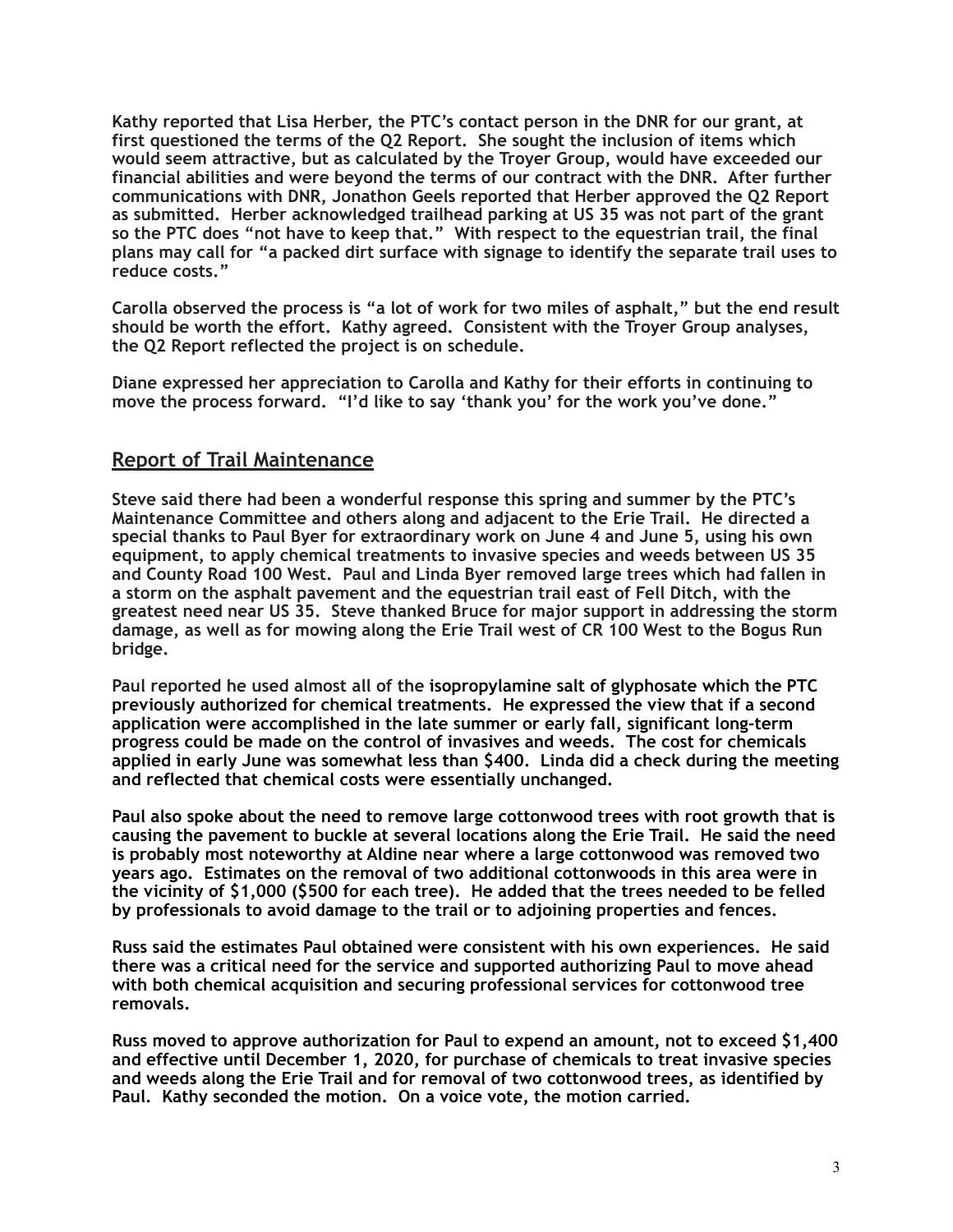**A person or persons took down the horizontal rails from the southern segment of the split rail fence located on the east end of the Erie Trail at Bass Station. The result was an unauthorized opening to drive motor vehicles on the trail. On July 2, Bruce made repairs with a dowel rod to pin the rails to the posts. He took the images below. The first shows a portion of the fence in its damaged condition and the second following repairs:** 



## **Report of Bike Racks Initiative and Norwayne Field Progress (North Judson)**

**Carolla said she met with the Starke County Initiative for Lifelong Learning ("SCILL"), picked up the first bike rack completed with funding from the RoundUp Program at Kankakee Valley REMC, and transported it for application of powder coating. She later delivered the bike rack to Paul and Linda for storage. Bruce picked up the bike rack from the Byers and delivered it to the North Judson Park and Recreation Board for possible placement at Norwayne Field. The North Judson Town Council discussed the matter on July 6 and agreed Nick Radtke, Park Board President, should be the contact person. The hope is to place the bike rack in coordination with upgrades in process at Norwayne Field, with new public restrooms supported by the Stellar Grant project and a new splash pad. Carolla said the splash pad was progressing quickly and might be finished yet this season. Bruce emailed that he and Paul expected to place a pad for the bike rack in August near the splash pad and a gazebo on the southwest side of Norwayne Field.**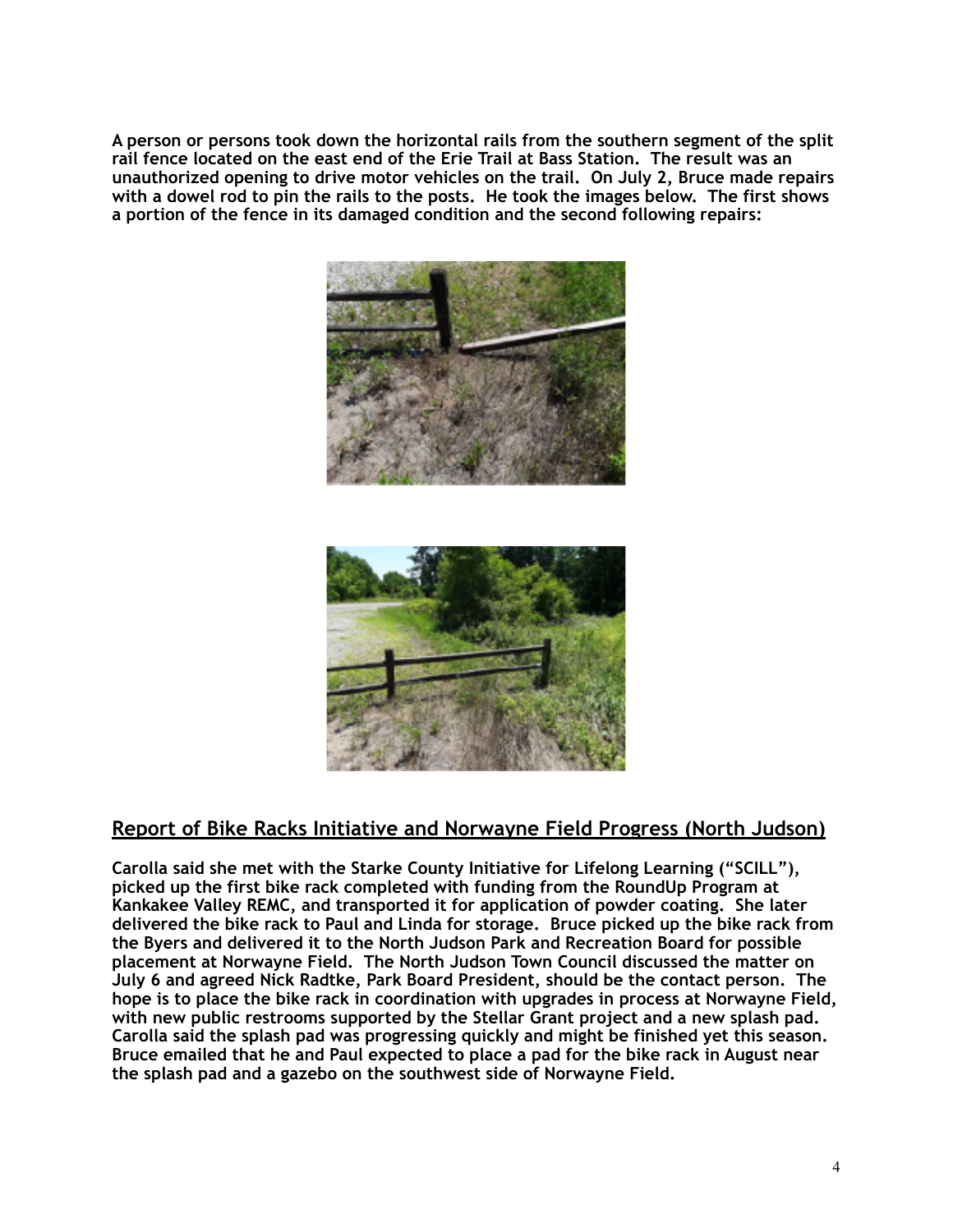**Larry Wickert said he expected SCILL to reconvene operations when Knox schools resume in early August. He reported he had discussed bike rack construction with the instructor, and they agreed new racks should be less ambitious in design than the one slated for Norwayne Field. He thought two new racks a semester was a reasonable goal.** 

**The PTC has committed to providing two bike racks on the two-mile southeast Erie Trail extension. The membership agreed that offering a bike rack for the proposed trailhead was also a positive objective. Carolla reflected that because of school closings, Covid-19 has been a disruptive factor to planning and construction activities. Kathy said the PTC has received \$1,000 of the \$2,500 approved in the KVREMC grant. The hope is a brief ceremony can be held after the initial bike rack is placed at Norwayne Field, to include representation from KVREMC, and then the outstanding \$1,500 would be forwarded to the PTC.** 

#### **Review and Approval of Treasurer's Report**

**Kathy circulated copies of the Treasurer's Report for the period from June 10, 2020 through July 27, 2020. The Board of Directors gave approval of the period prior to June 10 during its teleconference held on June 11, 2020. Kathy welcomed new members Judge Kim Hall and former Starke County resident, Kirt Verhagen. She then submitted her report:** 



#### **Treasurer's Report July 27, 2020**

| I) | <b>FIRST FARMERS BANK &amp; TRUST (FFBT)</b>   |            | <b>Balance</b> |             |  |
|----|------------------------------------------------|------------|----------------|-------------|--|
|    | Balance forward from 6/10/20                   |            |                | \$92,369.34 |  |
|    | <b>INCOME</b>                                  |            |                |             |  |
|    | 7/22/20 New Membership<br>Judge Kim Hall       |            | 23.97          |             |  |
|    | New Membership<br>7/22/20<br>Kirt Verhagen     |            | 23.97          |             |  |
|    | <b>Total Income</b>                            |            | 47.94          | 92,417.28   |  |
|    | <b>EXPENSES</b>                                |            |                |             |  |
|    | 6/12/20 Check #1060<br>Troyer Group payment #3 | (6,522.50) |                |             |  |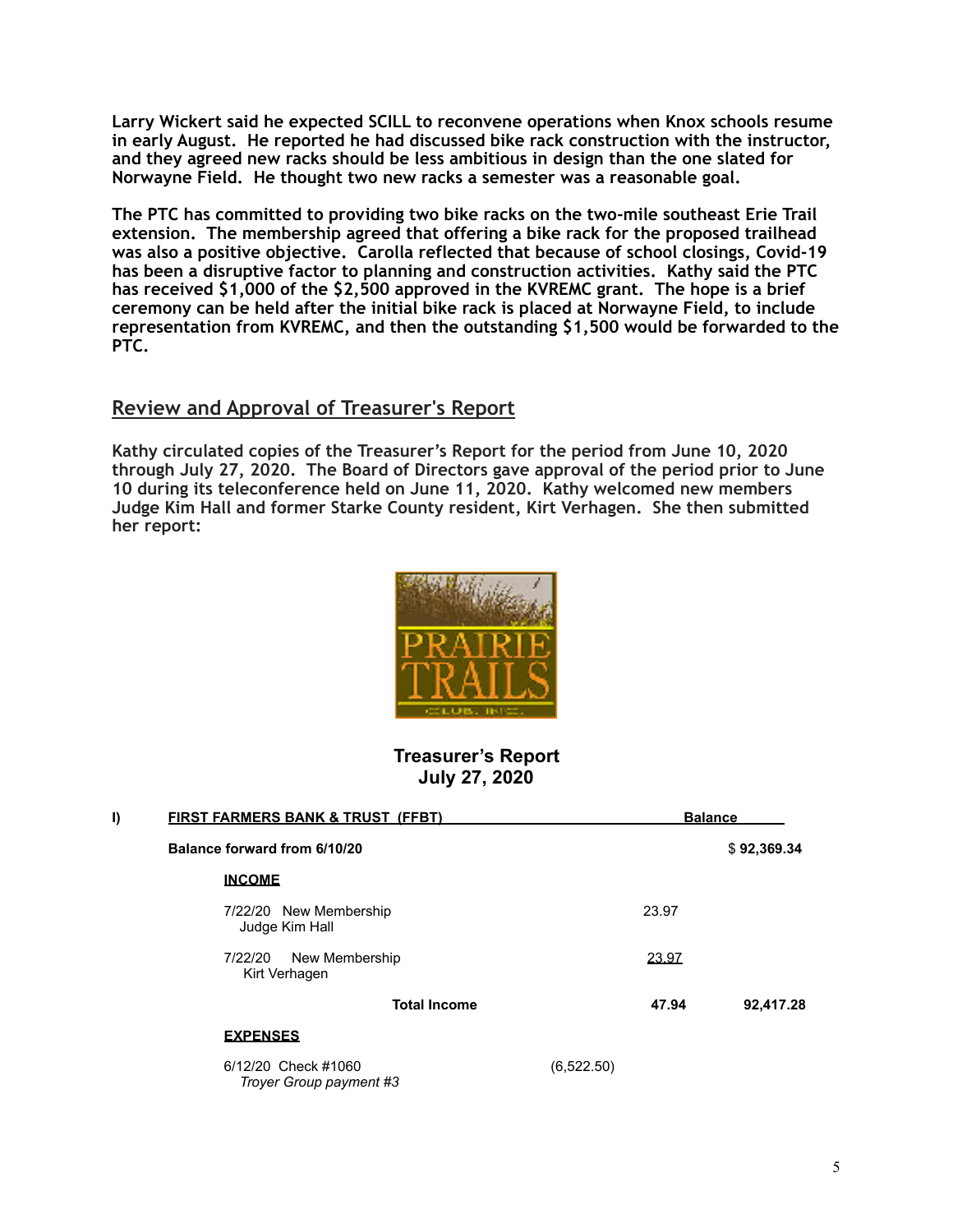|     | Total of 2 accounts:                                                                                     |              | \$83,035.91 |
|-----|----------------------------------------------------------------------------------------------------------|--------------|-------------|
| II) | <b>Northern Indiana Community Foundation (NICF)</b><br>NICF balance as of last quarterly report, 3/31/20 |              | 3.913.18    |
|     | Ending FFBT balance as of 7/27/20                                                                        |              | \$79,122.73 |
|     | <b>Total Expenses</b>                                                                                    | (13, 294.55) |             |
|     | 7/27/20 Check #1063<br>Troyer Group payment #5                                                           | (4,331.25)   |             |
|     | 7/9/20 Direct Pay - Go Daddy<br>Erie Trail domain name                                                   | (134.80)     |             |
|     | 6/22/20 Check #1062<br>PTC Maintenance magnetic signs (7)                                                | (71.00)      |             |
|     | 6/12/20 Check #1061<br>Troyer Group payment #4                                                           | (2,235.00)   |             |

**Kathy offered restricted and unrestricted funding allocations as set forth below:**

| <b>RESTRICTED GRANTS/DONATIONS</b>                |                                        |           |                                           |                   |                     |
|---------------------------------------------------|----------------------------------------|-----------|-------------------------------------------|-------------------|---------------------|
|                                                   |                                        |           |                                           |                   |                     |
| Luminous Fund Grant 2 (2018)                      | Signage BLS (including "You are Here") | 4,124.94  |                                           |                   |                     |
| Luminous Fund Grant 3 (2019)                      | Matching NLT Grant                     | 3.626.00  | (\$1374 allocated to Troyer bills #1-5)   |                   |                     |
| Hardesty Memorial Grant                           | Wayfinding/Historic Signage Erie Trail | 7.535.25  | (\$71 for PTC magnetic signs)             |                   |                     |
| Hardesty Memorial Grant                           | Matching NLT Grant                     | 3,626.00  | (\$1374 allocated to Troyer bills #1-5)   |                   |                     |
| PTC account commitment                            | Matching NLT Grant                     | 3,625.00  | (\$1375 allocated to Troyer bills #1-5)   |                   |                     |
| Marshall County Horse Association                 | Bench (Location TBD)                   | 350.00    |                                           |                   |                     |
| Indiana Greenways Foundation                      | <b>Matching NLT Grant</b>              | 3,625.00  | (\$1375 allocated to Troyer bills #1-5)   |                   |                     |
| Lucas lake house guests' donation                 | Future Vision/website                  | 700.00    |                                           |                   |                     |
| Next Level Trails Grant (NLT-1-07)                | 1st installment for trail extension    | 46,765.00 | (\$21,985 allocated to Troyer bills #1-5) |                   |                     |
| Mitchel-Kane                                      |                                        | 2,000.00  |                                           |                   |                     |
| Scholarship Fund                                  |                                        | 100.00    |                                           |                   |                     |
|                                                   | Total                                  | 76,077.19 |                                           |                   |                     |
|                                                   |                                        |           |                                           |                   |                     |
|                                                   |                                        |           |                                           |                   |                     |
| <b>SUMMARY OF ACCOUNTS</b>                        |                                        |           | <b>TOTAL</b>                              | <b>RESTRICTED</b> | <b>UNRESTRICTED</b> |
| First Farmers Bank & Trust (FFBT)                 |                                        |           | 79,122.73                                 | 73,077.19         | 6,045.54            |
| Northern IN Community Fndn. (NICF)                |                                        |           | 3,911.70                                  | 3,000.00          | 911.70              |
|                                                   |                                        |           | 83,034.43                                 | 76,077.19         | 6,957.24            |
|                                                   |                                        |           |                                           |                   |                     |
|                                                   |                                        |           |                                           |                   |                     |
|                                                   |                                        |           |                                           |                   |                     |
|                                                   |                                        |           |                                           |                   |                     |
|                                                   |                                        |           |                                           |                   |                     |
| As of July 27, 2020 /s/ Kathleen Lucas, Treasurer |                                        |           |                                           |                   |                     |

1

PTC Restricted/Unrestricted Funds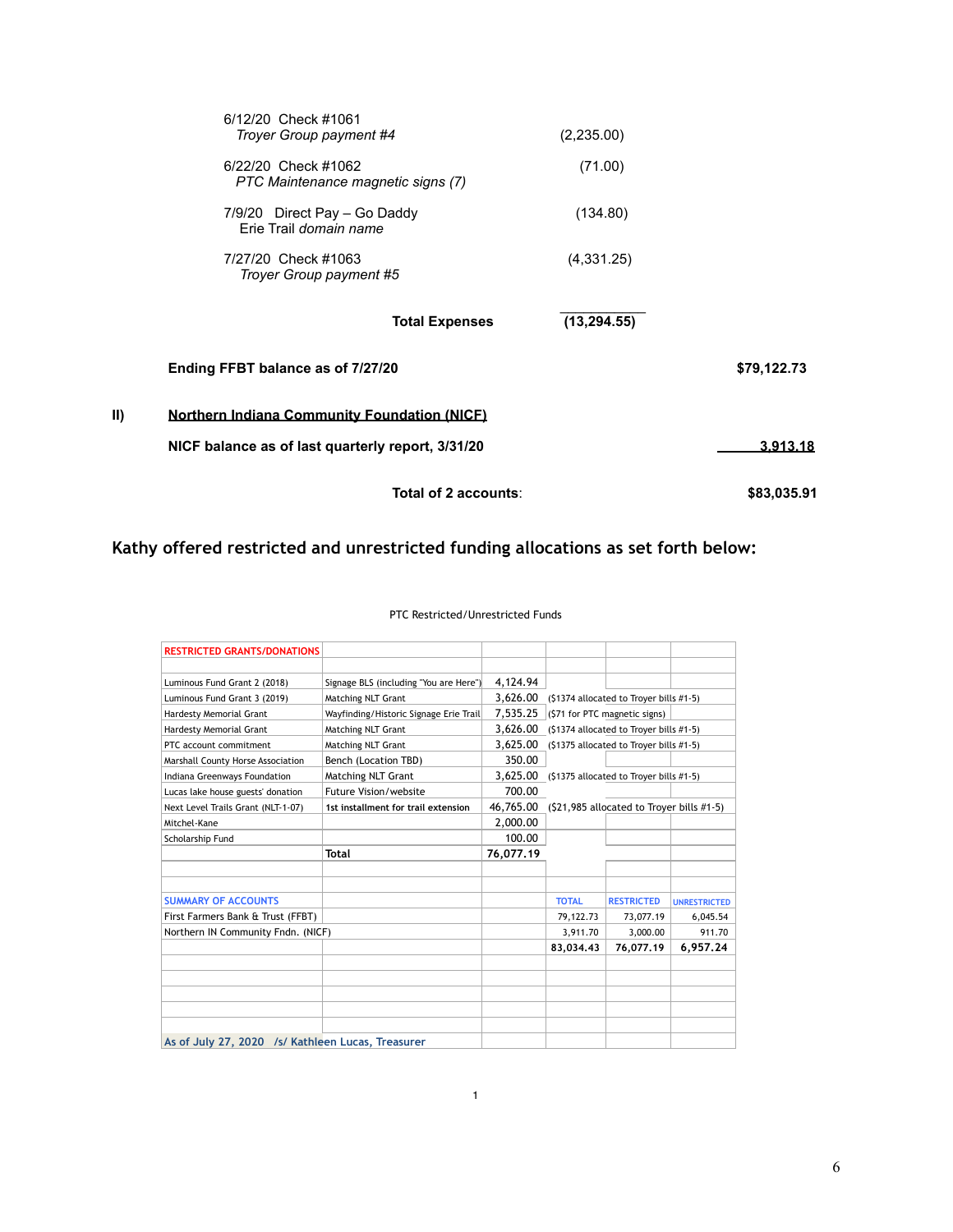**These allocations for the first time reflect local cost shares for the so-called "hard" match of cash that applies to the Next Level Trails Grant. "Soft" match participation for items such as real estate, Starke County Highway Department participation, benches, and bike racks will be included later. Carolla reflected she thought the hard match allocation in the current report made sense with soft matches to be included later. Kathy said this concept was new to her, and she welcomed insights and perspectives from members.** 

**Russ moved to approve the Treasurer's Report with the PTC Restricted/Unrestricted Funds including allocations for hard match as set forth above. Rhonda seconded the motion. On a voice vote, the motion carried.** 

#### **Website Updates**

**Kathy said that following the advice received from our webmaster, Precept Partners, Bruce secured the domain name "Erie Trail" through GoDaddy and updated our contract with GoDaddy as web host.** 

**Steve added that Steve Antisdel of Precept Partners updated the "ABOUT" tab on the PTC's homepage with respect to "Erie Trail Volunteers" and "Future Vision". He said Steve Antisdel provided professional services for the updates without fee as a courtesy to our organization. Previous references to the "North Judson-Erie Trail" were simplified to the "Erie Trail" consistent with membership actions taken months ago to demonstrate a more inclusive view. The door is opened for a new five-year plan to carry forward from our first Vision statement that becomes five years old in 2021.** 

**A new PTC maintenance sign for the Erie Trail, developed by Diane through OTES, is as shown below and now on our website. The sign is flexible and magnetic.**



Image by Kathy Lucas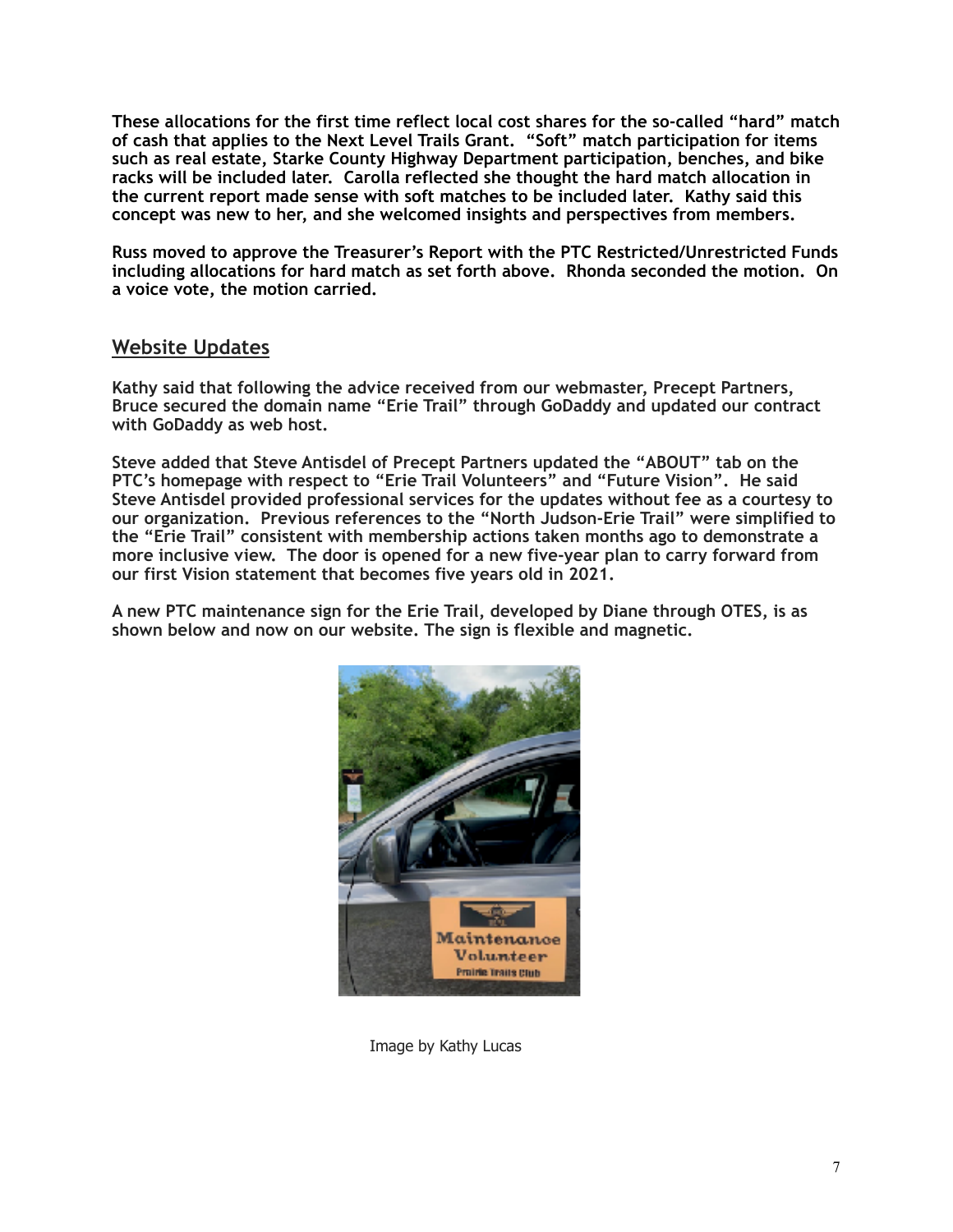**Kathy encouraged PTC volunteers to post the new magnetic sign when working on the Erie Trail or a Connector. She added that if a volunteer lets her know of an intention to work, she will provide signs.** 

#### **MATAG Virtual Conference and Greenways Foundation Virtual Luncheon**

**Tabitha Balzer reported the Mid America Trails And Greenways ("MATAG") 2020 Virtual Conference is scheduled for Tuesday, August 18, at 11:00 a.m., CDT (12:00 noon, EDT). The Indiana Greenways Foundation is helping host the event. She said registration for MATAG 2020 is free, but donations are greatly appreciated.** 

**Tabitha also noted the Annual Indiana Greenways Foundation Virtual Luncheon is set for Thursday, September 24, 2020 at 11:00 a.m., CDT (12:00 noon, EDT). In addition to her PTC membership, Tabitha is Vice President of the Greenways Foundation.**

#### **Starke County Chamber of Commerce Annual Golf Outing**

**The Starke County Chamber of Commerce's Annual Golf Outing is set for October 2, 2020 at 11:00 a.m., on the Hamlet Golf Course. Kathy said Donna Henry telephoned to ask if the PTC would donate \$75 to "sponsor a hole" for the event. Kathy said that the PTC has refrained from contributing its funds to other non-profit organizations because of possible IRS issues and because the PTC is itself dependent upon grants and donations from private citizens and foundations.** 

**Russ said he and Diane were willing to make a personal sponsorship of \$75 on behalf of the PTC. In this way any uncertainty concerning PTC sponsorship would be avoided, and the Chamber's request would be met. The members thanked Russ and Diane for their generosity.** 

### **Informal Update on HVRM Activities by Bob Albert**

**Carolla said Bob Albert emailed earlier today to say he had a conflicting meeting and would be unable to to participate in tonight's meeting. He anticipates updating us on HVRM activities at our next membership meeting. Linda said similarly to the PTC, the HVRM has been struggling with the challenges caused by Covid-19.**

#### **Membership Meeting Scheduled for August 27**

**The next meeting of the PTC membership was scheduled for August 27, 2020 at 6:00 p.m., CDT (7:00 p.m., EDT). Location of the meeting will be announced later.** 

#### **Workday Scheduled for September 19**

**A workday was scheduled for Saturday, September 19, 2020 at 9:00 a.m., CDT (10:00 a.m., EDT) to help control Invasive species, weeds, and branches encroaching on the Erie Trail between Starke County Roads 300 East and 400 East.**